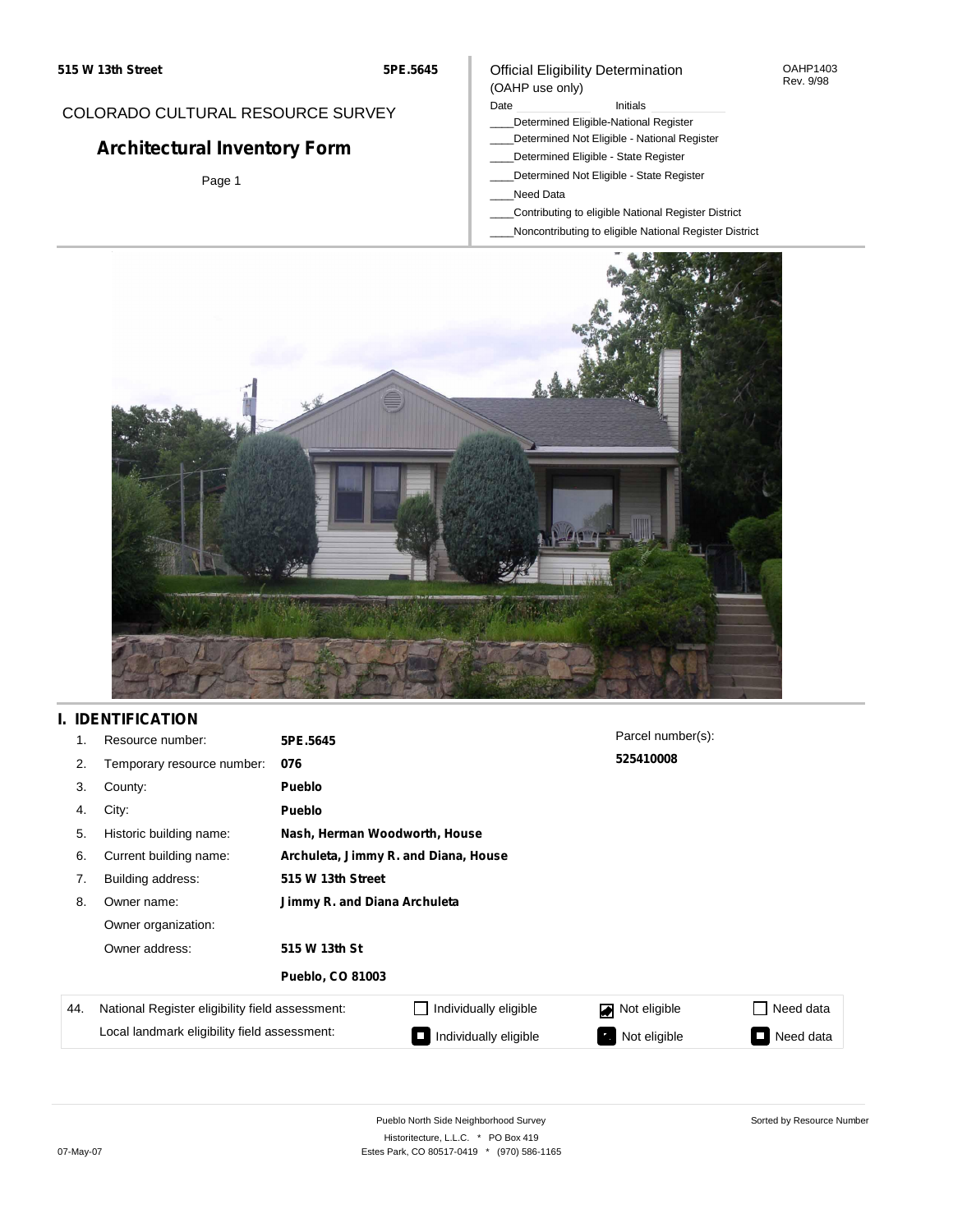Page 2

### **II. GEOGRAPHIC INFORMATION**

| 9.              | P.M.<br>6th         |           | Township:                            |              | <b>20S</b> |    |     | Range:    | 65W               |         |
|-----------------|---------------------|-----------|--------------------------------------|--------------|------------|----|-----|-----------|-------------------|---------|
|                 | 1/4<br><b>SW</b>    | NE.<br>οf | 1/4                                  | of <b>NW</b> | 1/4        | of | SE. | 1/4       | of Section        | 25      |
| 10 <sub>1</sub> | UTM reference zone: |           | 13                                   |              |            |    |     |           |                   |         |
|                 | Easting:            |           | 533803                               |              |            |    |     | Northing: |                   | 4236644 |
| 11.             | USGS quad name:     |           | <b>Northeast Pueblo</b>              |              |            |    |     | Scale:    |                   | 7.5     |
|                 | Year:               |           | 1961 (Photorevised 1970 and<br>1974) |              |            |    |     |           |                   |         |
| 12.             | $Lot(s)$ :          |           | Lot 12: Block 38                     |              |            |    |     |           |                   |         |
|                 | Addition:           |           | <b>County Addition</b>               |              |            |    |     |           | Year of addition: | 1869    |

13. Boundary description and justification:

The boundary, as described above, contains but does not exceed the land historically associated with this property.

П Metes and bounds exist:

### **III. ARCHITECTURAL DESCRIPTION**

| 14. | Building plan (footprint, shape):<br>Other building plan descriptions: | Irregular Plan                       |                       |
|-----|------------------------------------------------------------------------|--------------------------------------|-----------------------|
| 15. | Dimensions in feet (length x width):                                   | 1,005 square feet                    |                       |
| 16. | Number of stories:                                                     | 1                                    |                       |
| 17. | Primary external wall material(s):                                     | <b>Synthetics/Vinyl</b>              | Other wall materials: |
|     |                                                                        |                                      |                       |
| 18. | Roof configuration:                                                    | <b>Gabled Roof/Cross Gabled Roof</b> |                       |
|     | Other roof configurations:                                             |                                      |                       |
| 19. | Primary external roof material:                                        | <b>Asphalt Roof/Composition Roof</b> |                       |
|     | Other roof materials:                                                  |                                      |                       |
| 20. | Special features:                                                      | Fence                                |                       |
|     |                                                                        | Chimney                              |                       |
|     |                                                                        | Porch                                |                       |

21. General architectural description:

Oriented to the south, this house rests on a foundation entirely concealed behind cream-colored vinyl siding. The same vinyl siding, with tan vinyl cornerboards, clads the exterior walls. Tan, vertically oriented siding covers the gables. Windows are **generally 6-over-1-light, double-hung sash, with cream-painted wood frames and brown, aluminum-frame storm windows. All** windows have tan, vinyl surrounds. The east end of the front (south) elevation hosts a single-light picture window. Another picture window pierces the north end of the east elevation. The south end of the same elevation has a single-light hopper or awning window. A shed-roofed porch extends across the eastern half of the front (south) façade. It has a concrete floor and simple, tan-painted supports. Concrete steps approach on the west side of the north elevation and at its east end. The principal doorway opens near the center of the asymmetrical façade. It hosts a white, 4-panel metal door, with fanlight. Gray-green asphalt shingles cover the cross-gabled roof, and the eaves are boxed with cream vinyl soffit and tan vinyl fascia. The eastfacing gable is clipped. An engaged hearth and chimney, also covered in vinyl siding, protrudes south of center on the east **elevation.**

22. Architectural style:

**No Style**

Other architectural styles:

Pueblo North Side Neighborhood Survey Historitecture, L.L.C. \* PO Box 419 07-May-07 **Estes Park, CO 80517-0419** \* (970) 586-1165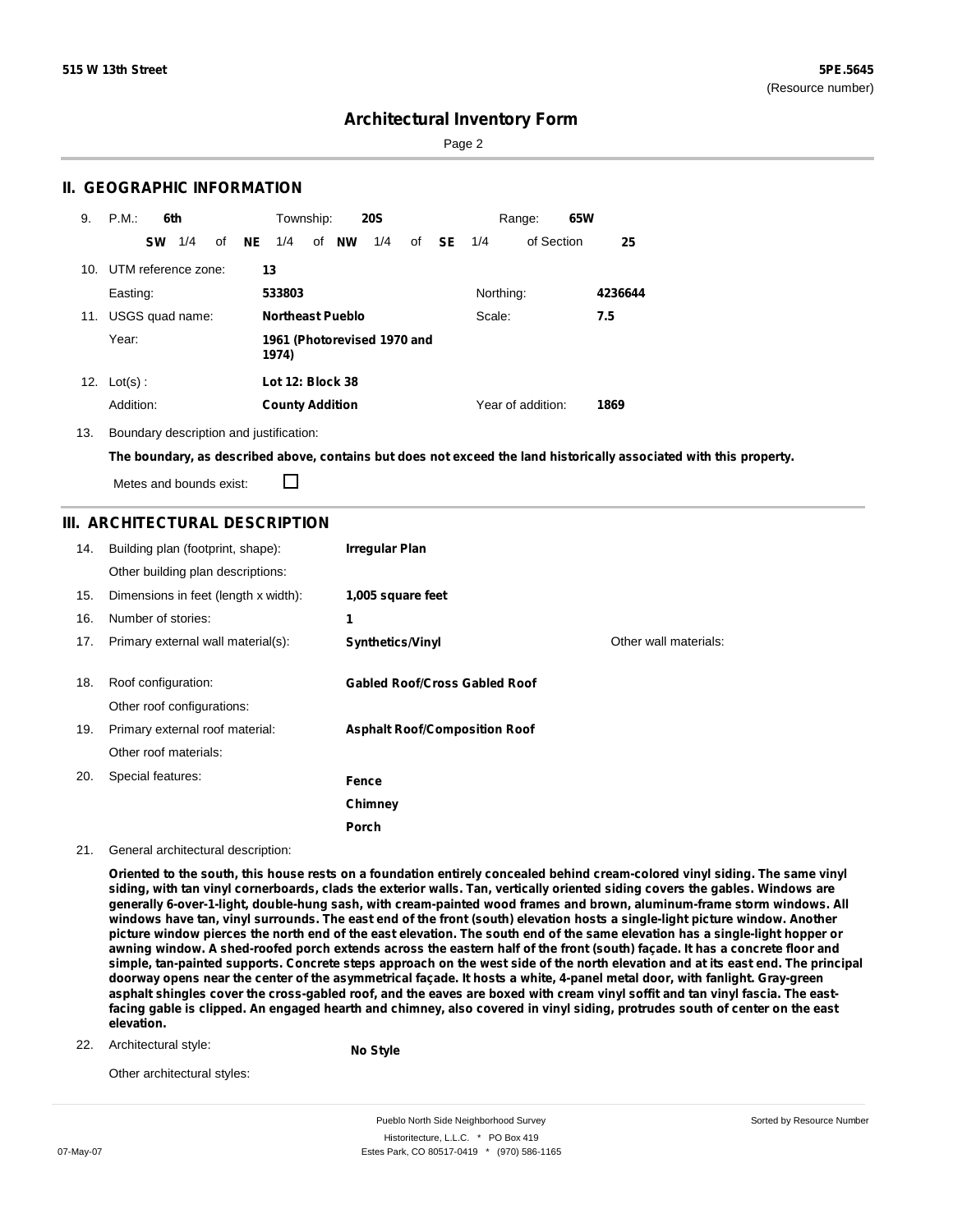Page 3

#### Building type:

23. Landscape or special setting features:

This property is located on terrain sloping downward from north to south, with an elevation of around 4,700 feet above mean sea level. The neighborhood features modest, one- and two-story houses and commercial buildings. Most of the houses here have an unusually deep setback from West 13th Street, the busy, principal east-west thoroughfare through this area. This property is situated on the north side of West 13th Street, between 511 West 13th Street to the east and 1300 North Elizabeth Street to the west. A planted-grass yard, with mature landscaping, surrounds the house. Lining much of the property is a chainlink. A random-coursed sandstone retaining wall lines the sidewalk parallel to West 13th Street. Because the property immediately west is at street level, a massive concrete retaining wall delimits the western edge of the property.

#### 24. Associated buildings, features or objects:

1 : Type: **Garage**

Describe: A 2-car garage is located north of the house, on the northern edge of the property. Oriented to **the west, the building rests on a concrete slab. Cream-colored vinyl siding clads the exterior walls. Covering the gables is tan, vertically oriented vinyl siding. Offset north of center in the front (west) elevation is a 32-panel, steel, overhead-retractable garage door, painted white. Gray-green asphalt shingles cover the front-gabled roof, and vinyl boxes the eaves.**

### **IV. ARCHITECTURAL HISTORY**

| 25. | Date of Construction:  | Estimate:                        | Actual: | 1926                                                                                          |
|-----|------------------------|----------------------------------|---------|-----------------------------------------------------------------------------------------------|
|     | Source of Information: |                                  |         | Pueblo County Office of Tax Assessor. Property information card [internet].                   |
| 26. | Architect:             | unknown                          |         |                                                                                               |
|     | Source of information: |                                  |         |                                                                                               |
| 27. | Builder:               | unknown                          |         |                                                                                               |
|     | Source of information: |                                  |         |                                                                                               |
| 28. | Original Owner:        | <b>Herman Woodworth Nash</b>     |         |                                                                                               |
|     | Source of information: | Co. consulted 1886 through 2003. |         | Pueblo City Directory. Pueblo, Co.; Salt Lake City; Kansas City, Mo.; and others: R.L. Polk & |

29. Construction history:

According to Pueblo County Tax Assessor records, this building was constructed in 1926. Sanborn maps and city directories corroborate this date. A front-gabled addition was made to the rear elevation, sometime after 1952. The original porch and windows have been replaced within the last 10 years (1995-2005). Also, the owners installed vinyl siding, probably at the same **time.**

30. Location: **original** Date of move(s):

### **V. HISTORICAL ASSOCIATIONS**

|     | 31. Original use(s):     | <b>Single Dwelling</b> |
|-----|--------------------------|------------------------|
|     | 32. Intermediate use(s): | <b>Single Dwelling</b> |
|     | 33. Current use(s):      | <b>Single Dwelling</b> |
| 34. | Site type(s):            | <b>Residence</b>       |

35. Historical background:

The first owner and resident of this house, constructed in 1926, was Pueblo pioneer Herman Woodworth Nash. He was born in New York in December 1857. He settled in Pueblo in 1878. Around 1892 he married his wife, Emma S., who was born in Ohio in November 1866. They had a son, Irving, born in October 1893. Herman Nash was a court reporter in Pueblo for more than 50 years. He died in this house on August 12, 1943. Emma remained her until her own death, also in this house, on November 8, **1948.**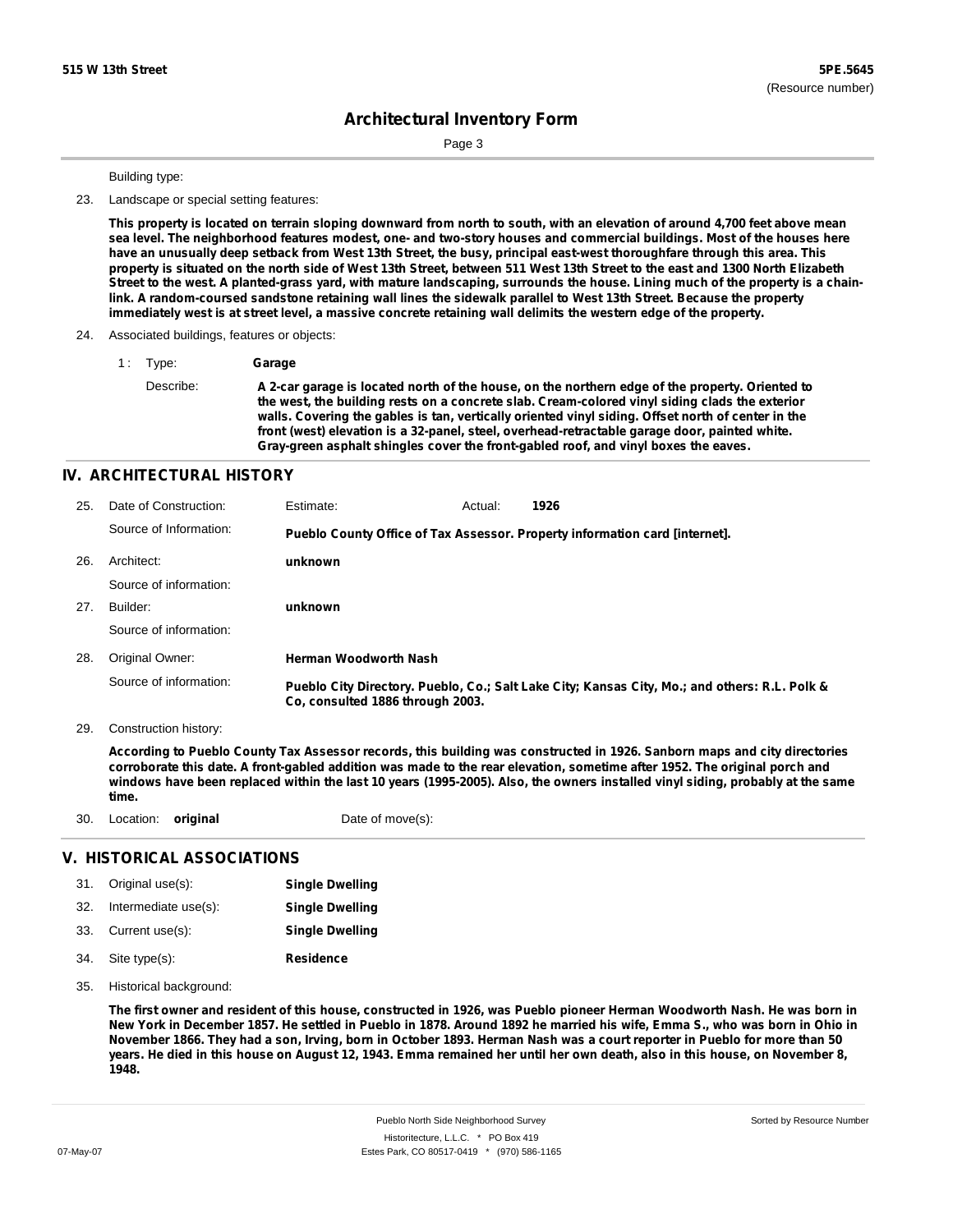Page 4

Following Emma Nash's death, the owner and resident of this property was Carl E. Hanson, a civil engineer. He remained here through 1955. Jimmy R. and Diana Archuleta, the current owners and residents, purchased this property in 1974

**Pueblo County Office of Tax Assessor. Property information card [internet].**

**Pueblo City Directory. Pueblo, Co.; Salt Lake City; Kansas City, Mo.; and others: R.L. Polk & Co, consulted 1886 through 2003.**

**Sanborn Fire Insurance Maps (for Pueblo, Colorado). New York: Sanborn Map and Publishing Co., 1883, 1886, 1889, 1893, 1904-05, 1904-51, and 1904-52.**

**"Nash (Herman Woodworth)" [obituary]. Pueblo Chieftain, 13 August 1943, p. 5.**

**"Nash (Emma Smith)" [obituary]. Pueblo Chieftain, 9 November 1948, p. 2.**

**U.S. Census of 1910. Precinct 3, Pueblo, Pueblo County, Colorado. Series T624, roll 124, p. 122.**

**u.s. census of 1900. Ward 6, Pueblo, Pueblo County, Colorado. Series T623, roll 128, p. 220.**

<sup>36.</sup> Sources of information: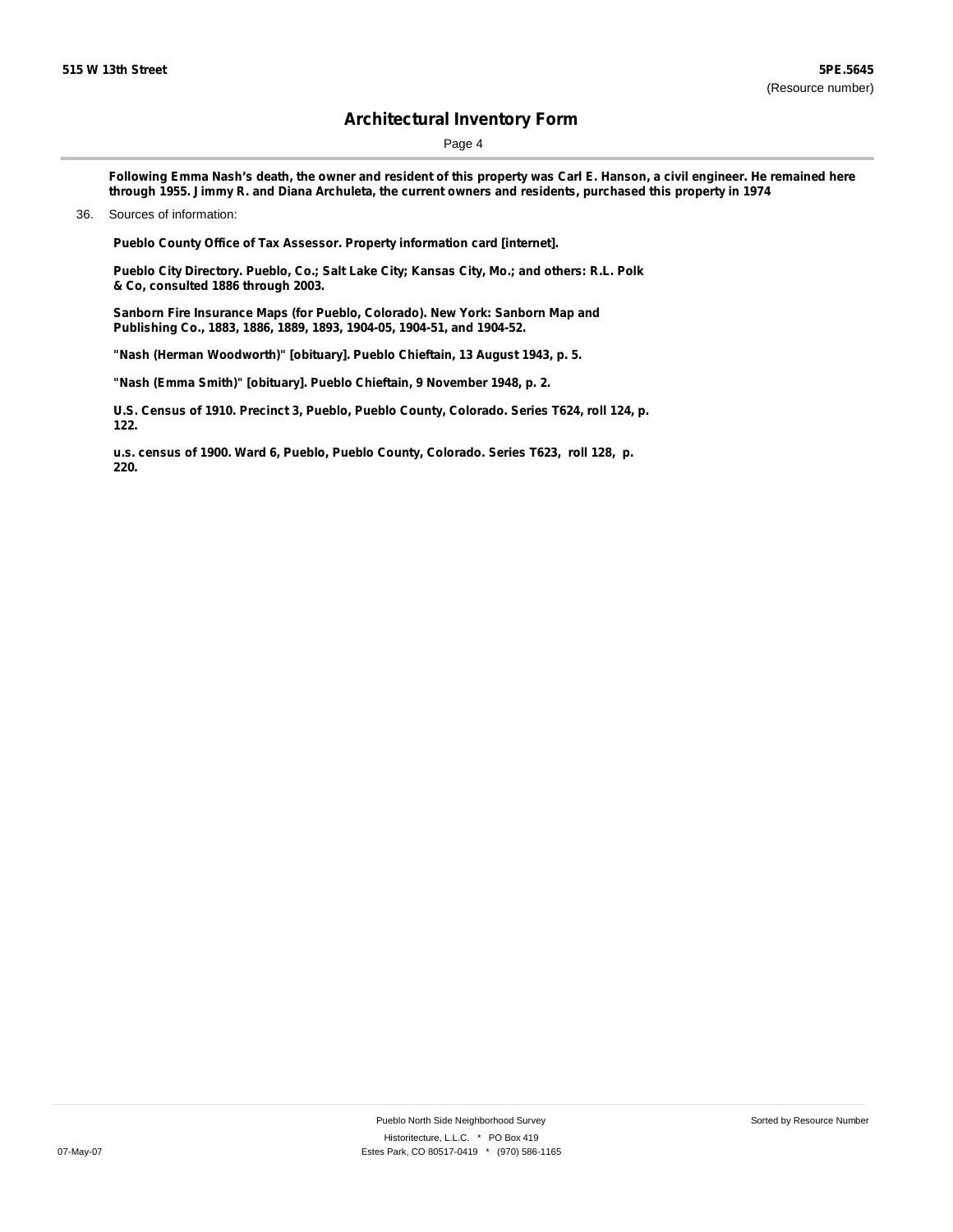Sorted by Resource Number

# **Architectural Inventory Form**

Page 5

|     | <b>VI. SIGNIFICANCE</b>                                                                                                                                                                        |  |  |  |  |  |
|-----|------------------------------------------------------------------------------------------------------------------------------------------------------------------------------------------------|--|--|--|--|--|
| 37. | Local landmark designation:<br>Yes $\Box$<br>No.<br>HE 2                                                                                                                                       |  |  |  |  |  |
|     | Designation authority:                                                                                                                                                                         |  |  |  |  |  |
|     | Date of designation:                                                                                                                                                                           |  |  |  |  |  |
| 38. | Applicable National Register criteria:                                                                                                                                                         |  |  |  |  |  |
|     |                                                                                                                                                                                                |  |  |  |  |  |
|     | A. Associated with events that have made a significant contribution to the broad pattern of our history.<br>B. Associated with the lives of persons significant in our past.<br>$\blacksquare$ |  |  |  |  |  |
|     | C. Embodies the distinctive characteristics of a type, period, or method of construction, or represents the work<br>П                                                                          |  |  |  |  |  |
|     | of a master, or that possess high artistic values, or represents a significant and distinguished entity whose<br>components may lack individual distinction.                                   |  |  |  |  |  |
|     | D. Has yielded, or may be likely to yield, information important in history or prehistory.                                                                                                     |  |  |  |  |  |
|     | Qualifies under Criteria Considerations A through G (see manual).<br>$\sim$                                                                                                                    |  |  |  |  |  |
|     | Does not meet any of the above National Register criteria.<br>₩                                                                                                                                |  |  |  |  |  |
|     | <b>Pueblo Standards for Designation:</b>                                                                                                                                                       |  |  |  |  |  |
|     | 1a. History                                                                                                                                                                                    |  |  |  |  |  |
|     | Have direct association with the historical development of the city, state, or nation; or<br>$\mathbf{r}_\perp$                                                                                |  |  |  |  |  |
|     | 1b. History                                                                                                                                                                                    |  |  |  |  |  |
|     | Be the site of a significant historic event; or<br>$\blacksquare$                                                                                                                              |  |  |  |  |  |
|     | 1c. History                                                                                                                                                                                    |  |  |  |  |  |
|     | Have direct and substantial association with a person or group of persons who had influence on society.<br>$\overline{\phantom{a}}$                                                            |  |  |  |  |  |
|     | 2a. Architecture                                                                                                                                                                               |  |  |  |  |  |
|     | Embody distinguishing characteristics of an architectural style or type; or<br>$\mathcal{L}_{\mathcal{A}}$                                                                                     |  |  |  |  |  |
|     | <u>2b. Architecture</u>                                                                                                                                                                        |  |  |  |  |  |
|     | Be a significant example of the work of a recognized architect or master builder, or<br>$\Box$                                                                                                 |  |  |  |  |  |
|     | 2c. Architecture                                                                                                                                                                               |  |  |  |  |  |
|     | Contain elements of architectural design, engineering, materials, craftsmanship, or artistic merit which represent a<br>$\Box$<br>significant or influential innovation;                       |  |  |  |  |  |
|     | 2d. Architecture                                                                                                                                                                               |  |  |  |  |  |
|     | Portray the environment of a group of people or physical development of an area of the city in an era of history<br>$\Box$<br>characterized by a distinctive architectural style.              |  |  |  |  |  |
|     | 3a. Geography                                                                                                                                                                                  |  |  |  |  |  |
|     | Have a prominent location or be an established, familiar, and orienting visual feature of the contemporary city, or                                                                            |  |  |  |  |  |
|     | 3b. Geography                                                                                                                                                                                  |  |  |  |  |  |
|     | Promote understanding and appreciation of Pueblo's environment by means of distinctive physical characteristics<br>or rarity; or                                                               |  |  |  |  |  |
|     | 3c. Geography                                                                                                                                                                                  |  |  |  |  |  |
|     | Make a special contribution to Pueblo's distinctive character.<br>$\Box$                                                                                                                       |  |  |  |  |  |
|     | <b>Not Applicable</b>                                                                                                                                                                          |  |  |  |  |  |
|     | Does not meet any of the above Pueblo landmark criteria.<br>$\overline{\phantom{a}}$                                                                                                           |  |  |  |  |  |
| 39. | Area(s) of Significance:<br><b>Not Applicable</b>                                                                                                                                              |  |  |  |  |  |
| 40. | Period of Significance:<br>n/a                                                                                                                                                                 |  |  |  |  |  |
| 41. | National:<br>Level of significance:<br>State<br>Local<br>$\sim$<br>□                                                                                                                           |  |  |  |  |  |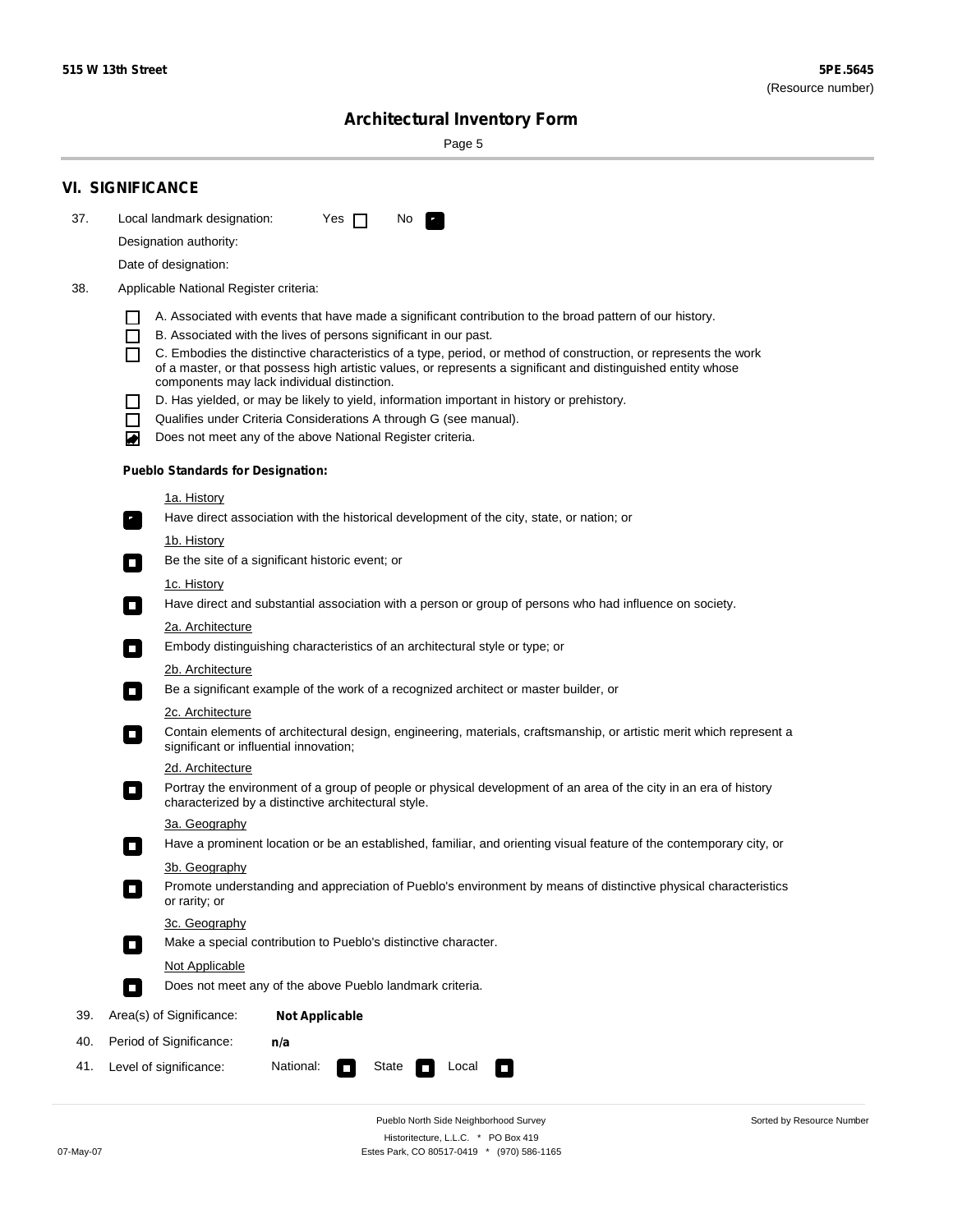Page 6

#### 42. Statement of significance:

This property is historically significant under Pueblo Local Landmark criterion 1A for its association with the development of **Pueblo's North Side Neighborhood, when more architecturally sophisticated buildings like this one joined the smaller,** plainer dwellings originally constructed here. However, the levels of architectural and historical significance, combined with physical integrity, are not to the extent that this property would qualify for individual listing in the National Register of Historic Places, the Colorado State Register of Historic Properties, or as a City of Pueblo Landmark. It should not be **considered a contributing resource within any potential historic district.**

43. Assessment of historic physical integrity related to significance:

Constructed in 1926, this house exhibits a low level of physical integrity relative to the seven aspects of integrity as defined by the National Park Service and the Colorado Historical Society: location, setting, design, materials, workmanship, feeling, and association. Additions and replacements have altered the original form and concealed or removed critical characterdefining features. This building does not retain sufficient physical integrity to convey its architectural or historical **significance.**

#### **VII. NATIONAL REGISTER ELIGIBILITY ASSESSMENT**



**classes. Its diversity of architectural styles and forms directly represents the city's changing economic and cultural climates. As well, the neighborhood is distinctive because it appears to have evolved independently of the area's dominant industry, steel manufacturing.**

> Yes Yes

n m No **Ex** 

No  $\blacksquare$  N/A  $\blacksquare$ 

 $N/A$ 

If there is National Register district potential, is this building contributing:

If the building is in existing National Register district, is it contributing: 46.

#### **VIII. RECORDING INFORMATION**

| 47. | Photograph numbers): | <b>CD-ROM Photo Disc: North Side Photos</b><br>File Name(s): 13thstw515                                                       |
|-----|----------------------|-------------------------------------------------------------------------------------------------------------------------------|
|     | Negatives filed at:  | <b>Special Collections</b><br><b>Robert Hoag Rawlings Public Library</b><br>100 East Abriendo Avenue<br>Pueblo, CO 81004-4290 |
| 48. | Report title:        | <b>Pueblo North Side Neighborhood Survey</b>                                                                                  |
| 49. | $Date(s)$ :          | 06/22/05                                                                                                                      |
| 50. | Recorder(s):         | <b>Adam Thomas</b>                                                                                                            |
| 51. | Organization:        | Historitecture, L.L.C.                                                                                                        |
| 52. | Address:             | <b>PO Box 419</b>                                                                                                             |
|     |                      | Estes Park, CO 80517-0419                                                                                                     |
| 53. | Phone number(s):     | (970) 586-1165                                                                                                                |
|     |                      |                                                                                                                               |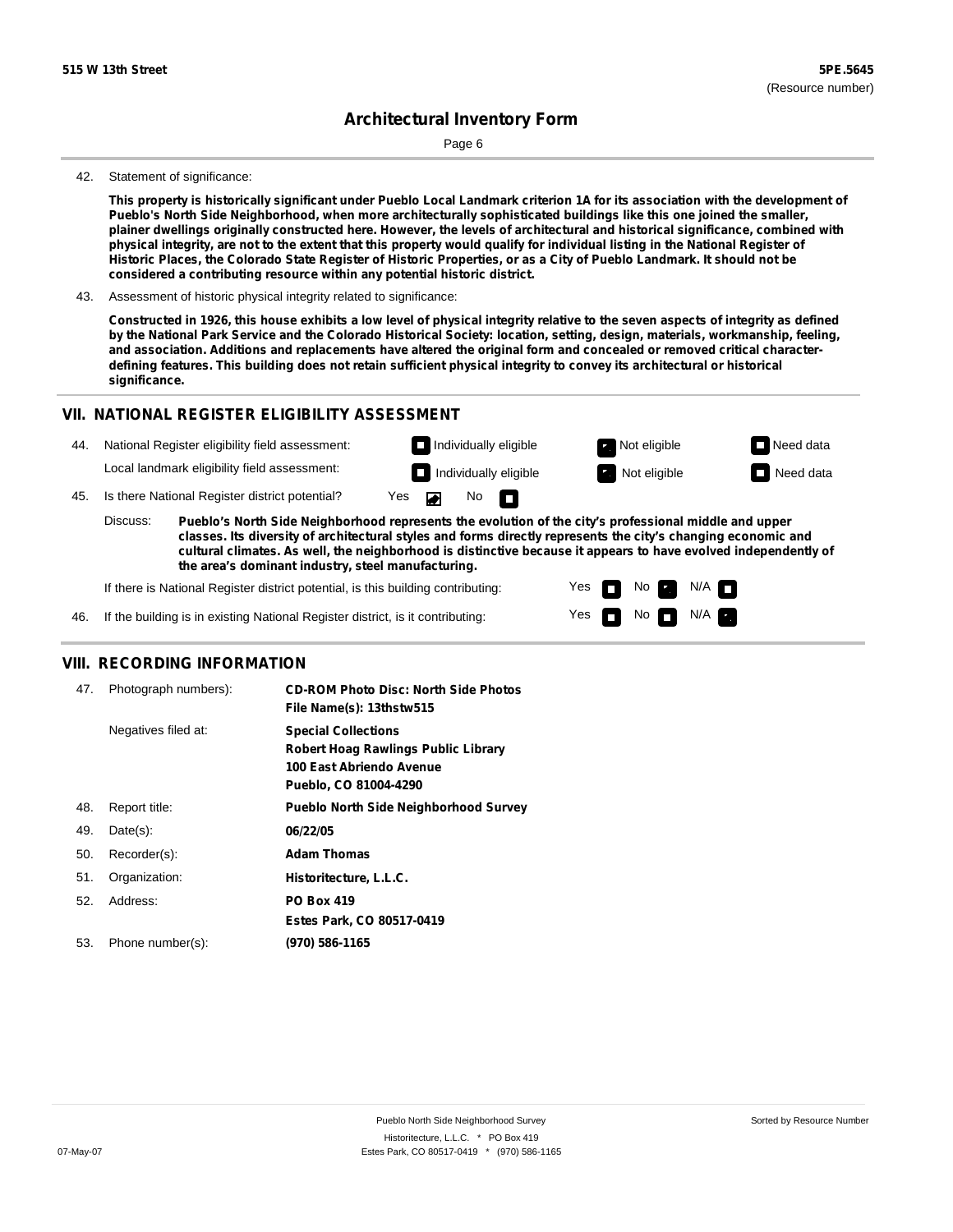Page 7